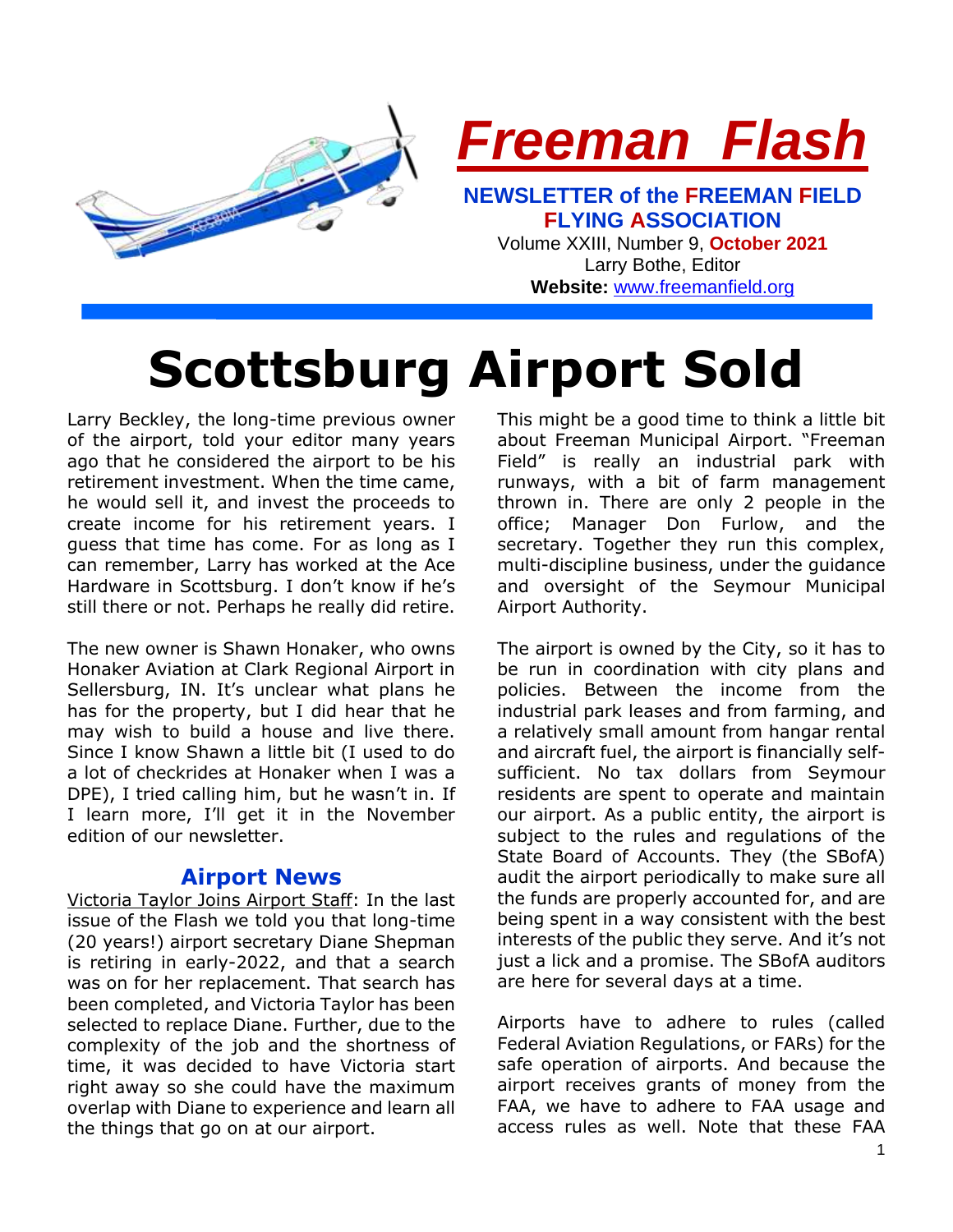grants pay for upwards of 90% of infrastructure work (runways, taxiways, drainage, terminal building etc.). Otherwise, without such grants, municipalities would never be able to afford to maintain a decent airport.

The point this discussion is that the position of airport secretary at Freeman Municipal Airport goes way beyond the traditional concept of what a "secretary" does. This is not a job where all you do is answer the phone, set up a few meetings, and answer a little light correspondence. Our secretary is the bookkeeper, lease administrator, local/state/federal government coordinator, HR specialist, and custodian. The coordination between all these agencies, and all the rules that must be followed and reports submitted, is why Victoria has to start now, in order to be up to speed when Diane is no longer here.

### **FFFA News**

The October FFFA meeting was exactly as advertised. We met at San Marcos Mexican restaurant for dinner before the meeting. We liked San Marcos, and will likely go there again in November

After dinner, we went to the museum, where we were joined by Mindy and Monte Gullion. The group spent about an hour touring the main building of the museum. New and/or changed exhibits include the Capt. Freeman exhibit, with lots of new items, the Founders & Donors exhibit moved to the Map Room, our collection of rifles (including an M1- Garand on loan from Monte Gullion) is in a new and much better display case, the CAP display reorganized and completed, and the Tuskegee Airmen display rearranged, with new items added. The museum has made a lot of changes/improvements in the last few months.

The FFFA program for November will be another history program. During WWII in amphibious assaults, ships call LSTs (**L**anding **S**hip, **T**ank) were used to get heavy

mechanized fighting equipment ashore. There are very few LSTs remaining, and only a handful that are still seaworthy. But guess what, there is one in Evansville, IN that is still operational, and sails the Ohio river several times a year. One of their tour guides recently contacted us, and wants to come to the museum to put on a program about LST 325. Mark your calendar for Thursday, November  $11<sup>th</sup>$ , to come to the FFFA meeting and hear about the role LSTs played in winning WWII.

**Dinner before the meeting:** A group of us meet at a local restaurant, recently changed to San Marcos, located at the corner of 5<sup>th</sup> and Ewing (501 N. Ewing) in Seymour, at 5:00PM, for a bite to eat before each FFFA meeting. Please join us for dinner. We talk about whatever has happened to us lately in the aviation world. Information flows. Lots of fun!

## **FFFA Christmas Dinner – Not!**

After careful consideration, we have decided that we should once again pass on having our traditional Christmas dinner. There have been several "breakthrough" cases of C-19 within our membership, and one death of a member who was not vaccinated. This health situation has not yet really stabilized, at least not enough for us to set up reservations and a dinner for this year, with confidence. We're not sure about a December regular meeting. People are pretty busy at that time. Maybe we'll skip it. More later.

### **Museum Archives News of the Freeman Army Airfield Museum**



*The Freeman Army Airfield Museum is a completely separate entity from the Freeman Field Flying Association. Some of our board members (L. Bothe, K.* 

*James) overlap. The FFFA on occasion supports the museum with gifts of money for worthy projects. FMI [www.freemanarmyairfieldmuseum.org.](http://www.freemanarmyairfieldmuseum.org/)*

Our Captain Richard Freeman display, the first thing you encounter when you enter the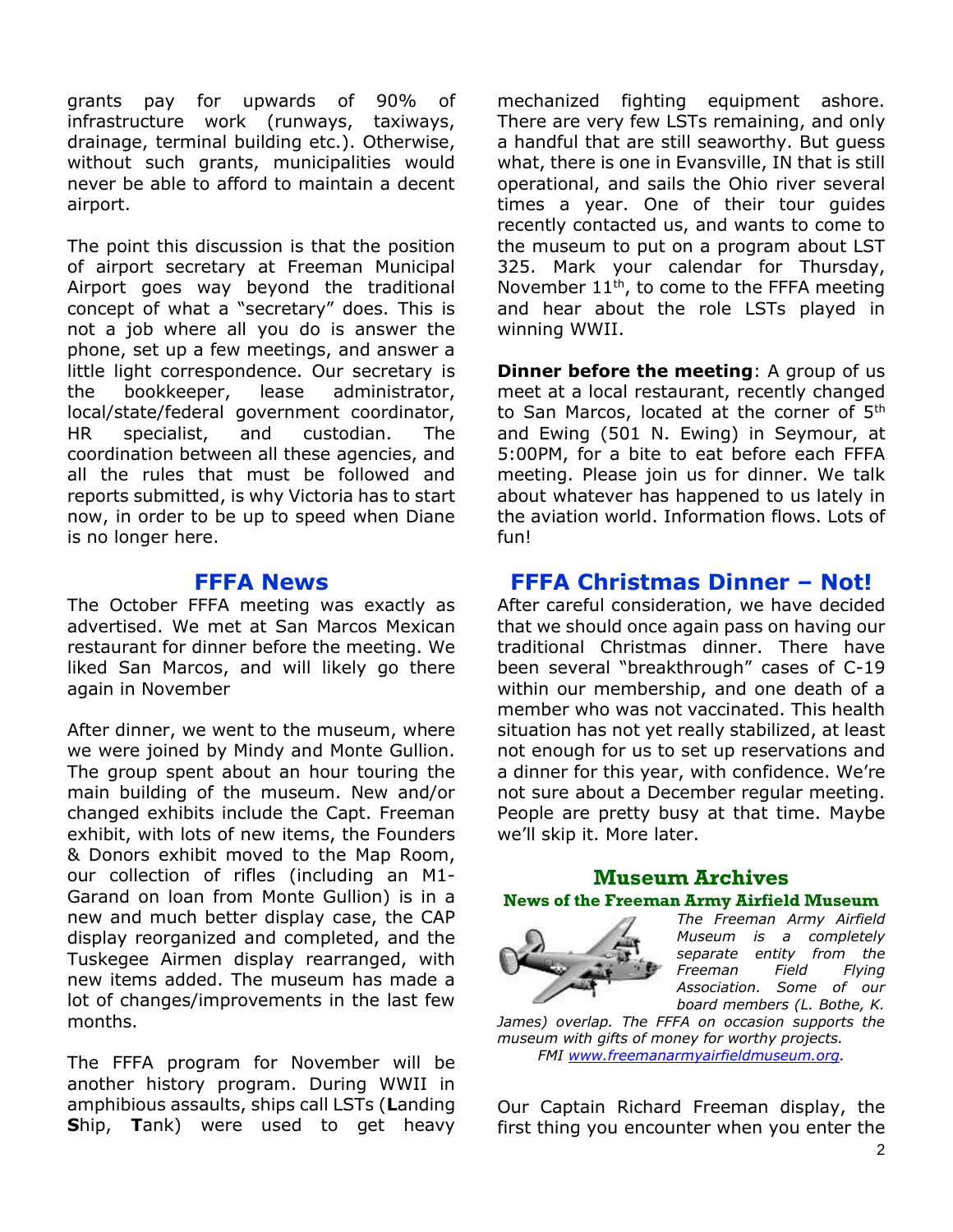main building of our museum, has been expanded and completely reorganized. This was occasioned by us receiving a lot of additional Capt. Freeman memorabilia this past April. We had more projects than we could handle over the summer, but we finally found time for the good Captain earlier this month. The one thing we are not yet able to display is his parade uniform from West Point. He graduated in 1930, so this uniform is probably 92 years old. It's in very good shape. The hold-up is that the proper size/style mannequin we need is out of stock at the distributor. We know they come from offshore, so our mannequin is probably on one of the containerships off the coast of Long Beach, CA.

Gayla O'Connor notified us that we could come get the full-scale Me-163 (German rocket plane) fuselage that Tim was building for the museum at the time of his death late last year. We got it this past Wednesday. Right now, it's in the museum annex, so you can come see it. There is a lot of work to be done to turn it into a finished museum display. We need a volunteer to head up a team to complete the project. Anybody interested?

Our President, Joe Clegg, has been in touch with a person who wants to donate a Jacobs radial engine, with stand, to our museum. Joe will continue to pursue the donation. It will be a nice addition; we don't have a complete radial engine on display.

Other progress this month includes a trial fitting of the tailwheel strut up into the Fw-190 vertical stabilizer we have up on the nice stand built for us by our friends at Crane Hill Machine. There is still work to be done, but now we have some idea of what to do next.

## **Dipsticks**

#### By Larry Bothe, 10/3/21

When I was a DPE, I did a lot of checkrides down at Clark County Airport. Once, when I landed there to do a checkride, as I walked from transient parking to Haps, I came upon an oil dipstick, just laying out on the ramp. Say what? I picked it up and took it inside with me. It didn't take long to figure out that a student must have checked the oil in one of the rental Cessna 172s, and failed to put the dipstick back in before he went flying. He came back form his solo practice, and the dipstick was replaced in the engine. No harm was done. Would you believe, a short time later, the same kid did the same trick again? After the 2<sup>nd</sup> episode, he was always addressed as "Dipstick". I don't remember ever doing his checkride.

I still belong (as a "social member") to the flying club I helped run during the 90's, up in Chicago. Their September, 2021 newsletter tells of issues they have had with members overtightening oil dipsticks in their Lycomingpowered planes. I wrote an article for them about that. Here's what I had to say.

The September issue of our newsletter, *Blue Side Up!*, cautions about the overtightening of the screw-in type oil dipsticks found on today's modern Lycoming engines. It must be a problem; it's mentioned in two places. My first thought is that's it's not new; we had the same issue when I was the BFC Operations Manager (in charge of maintenance) back in the 1990's. If you don't believe me, ask Nick Davis.

Admonishing members to avoid over tightening, and telling them such a transgression can lead to leaks and increased maintenance cost, is all well and good, but it doesn't tell them what really happens, and gives no detail about how to perform proper dipstick tightening. People learn much better when they know the *why* of a situation, and are given an explanation to what they should be doing (in detail), rather than being told what *not* to do.

Here's what happens with dipsticks. Most people using screw-in devices operate under the concept that tighter is better. Prevents leaks. You don't want that big bottle of cheap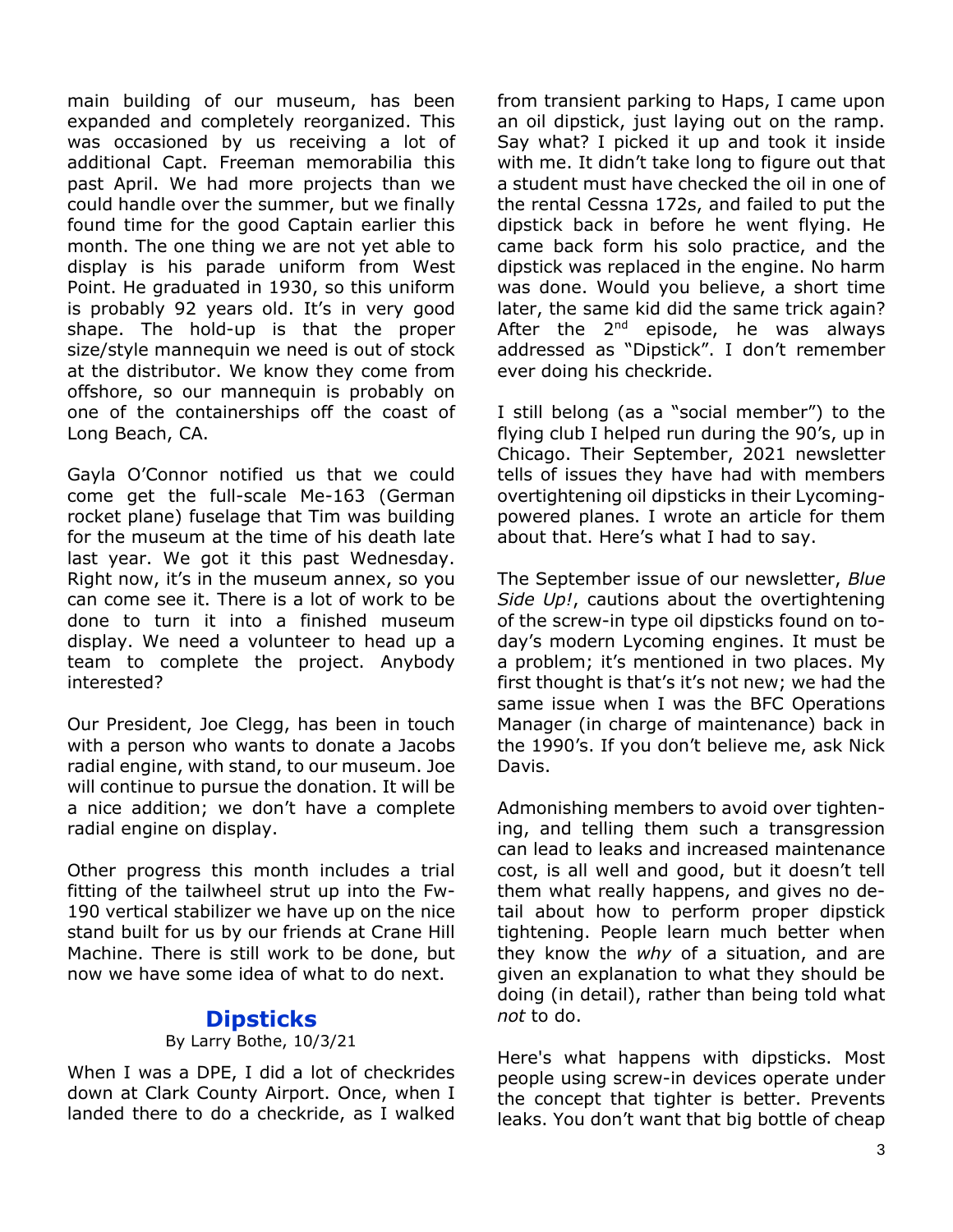wine that is laying on its side in the fridge to leak all over the place, do you? But with dipsticks, and the big heat cycle the engine goes through each time the plane is flown, tighter is not better.

We generally check the oil when the engine is cold, before flight. Then the engine comes up to full operating temperature, and finally cools to ambient temperature after the plane is put back in the hangar. During that heat cycle (a 150°f change), the dipstick becomes much tighter. If the dipstick is installed too tight to start with, it becomes very difficult to remove. If the next person resorts to pliers to get it out to check the oil, things get broken. Leaks can ensue.

What you may not know is that the dipstick is not screwed directly into the engine block. Rather, it is screwed into a high-temp plastic fitting. The bottom of that fitting is screwed into the engine block, and safety-wired in place. If the dipstick is really tight in the fitting, and pliers are used, it is pretty easy to end up unscrewing the fitting from the engine block. The fitting won't move far, because the safety wire comes tight, but the seal is broken, and you have an oil leak. In order to fix it, the top engine cowl has to come off, safety wire cut, fitting removed and inspected, then reinstalled and tightened to the proper torque setting, and the cowling reinstalled.

OK, now that you know why over-tightening is bad, how do you avoid it? What is the proper procedure when replacing the dipstick after checking the oil? The dipstick (the yellow part at the top) has "ears", which make it easy to grip and turn. Right under that top part, but above the threads, there is a rubber O-ring. When replacing the dipstick, lower it into the tube, and get the threads started. Then, using just your index finger (one finger!), turn the dipstick until you feel the Oring touch the top of the plastic fitting. Stop there; don't push any harder with your index finger. Change your grip to thumb-and-forefinger. Turn the dipstick an additional  $1/8$ <sup>th</sup> (only 45° of rotation) turn, and you're done.

Even though, with little effort, you could turn the dipstick an additional ¼ or ½ turn, DON"T DO IT! It is sufficiently tight with just the  $1/8<sup>th</sup>$  turn after the O-ring touches. The dipstick isn't going anywhere, and neither is the oil. The next person to check the oil will have to make a modest effort to unscrew the dipstick, but will not feel compelled to go get the pliers. No damage; no leaks.

## **LSC Glider News –**

### Crosswind Formation Takeoffs By John Uhl, Chief Tow Pilot, LSC

Glider aerotow can be best thought of as formation flight with two aircraft possessing significantly different flying characteristics. Prevailing winds at SER are generally from the west, providing the glider operation with ample crosswind practice on Rwy14/32. For a smooth, successful takeoff outcome, each aircraft requires the application of a different crosswind technique.

Prior to launch, both pilots will have made a final wind check and prepped for existing conditions. The typical takeoff begins with a wing runner holding the wings of the glider level. In the tow plane, takeoff starts with the stick positioned toward the upwind wing, raising the upwind aileron. Power is advanced to maximum.

As the two aircraft accelerate, the sailplane pilot is focused on maintaining the wings level, and staying in position directly behind the towplane. With its lower stall speed, the sailplane is first off the runway and flying. It is critical at this stage that the sailplane level off just a few feet above the runway, and continue holding its station behind the accelerating towplane. To compensate for the crosswind, the sailplane pilot must initiate a crab into the wind. A slip cannot be used here, as the long wings of the sailplane, flying only a few feet above the runway, make it imperative that they remain level.

In the towplane, as airspeed increases, the pilot must continue to hold aileron into the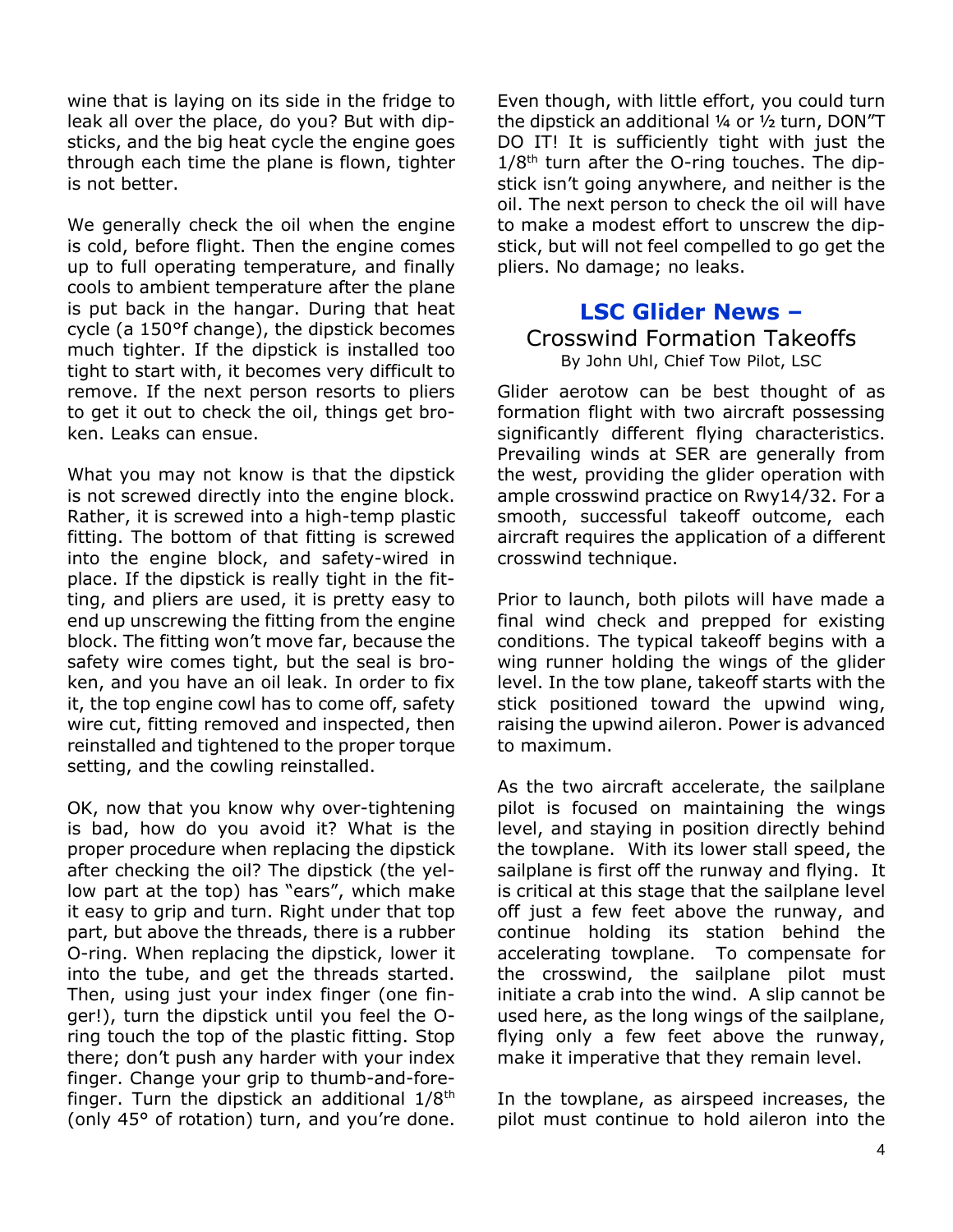wind, adjusting rudder input as required. As the towplane approaches flying speed, and the wings begin to support more of the aircraft's weight, it is necessary to counter the crosswind with a cross-controlled slip, lifting the downwind wing and the downwind main wheel off the runway, rolling only on the upwind wheel. The tow pilot's job is to accelerate the formation while tracking the runway centerline. If the pilot does not compensate in this manner, as weight is lifted from the main wheels, and surface contact is reduced, the towplane's wheels will begin a sideways skip toward the downwind side of the runway.

Once both aircraft are off and climbing, the tow pilot transitions from a slip to a crab into the wind, at which time the sailplane pilot can slide in line behind the towplane. From the ground, the towplane/sailplane combination will appear to be flying as a unit with a formation crab into the wind.

For a seamless crosswind takeoff, both pilots must proactively anticipate the wind's effects on takeoff and make appropriate, timely compensation. Both pilots must understand how the wind will impact their aircraft and how to make them do what will be required. As with other formation flight, both pilots must trust the other pilot to understand and correctly execute their part.

# **FFFA Member Activities and Accomplishments**

**Joe Joray** retired from his very hectic job selling industrial packaging materials. He suddenly had time, and he got a flight review and is back to being current in the Cessna 182 he owns with **Marshall Royalty**. Congratulations to Joe on his retirement, and return to flight status.

**Monte Gullion** is now fully retired from the communications industry, and is enrolled in the A&P school down in Louisville. It will take him a couple years to complete the program and get his certificate, because that school does not have summer classes, like Vincennes Univ. does up in Indianapolis. But Monte & Mindy live in Scottsburg, so the daily commute to school is much easier going down to Louisville.

With the nice weather lately, **Helmut Weislein, Pete Sulliman, Penny Litz and Larry Bothe** made it down to Vine Grove (70KY, just south of Godman Field) for a barbeque on Sunday, 10/17. Prior to that flight, there was another cookout at Goode Field (over by Owensboro, KY) on 10/9. **Larry** and **Helmut** made it to that one as well.

# **Airline Perspective –**

Vaccine or No Vaccine? By Adam Springmeyer

Hello to all! Welcome to the start of my favorite time of the year!!! Cooler weather, holidays, and time with family!!! This time of year, we airline pilots see an uptick in our flying hours, especially around the middle of November into January. This year is also a little different in that we are seeing more personal travel, which tends to replace the lost business travel from years past. It is good to see our passengers coming back.

This month's article was very challenging to write as the topic is rather controversial. I need to clarify a few things before getting into it.

1. I am not a medical professional, so please consult your doctor for medical advice or questions regarding COVID-19/ vaccines.

2. Please know that choosing to get or not get the vaccine is your choice, and no one should judge you on that choice. I chose to do so based on the amount of people that both my wife (a corrections officer) and I are in contact with on a daily basis.

3. This article does to reflect the views of my employer. These are just my personal observations.

Most of you know that President Biden signed an executive order that anyone who works for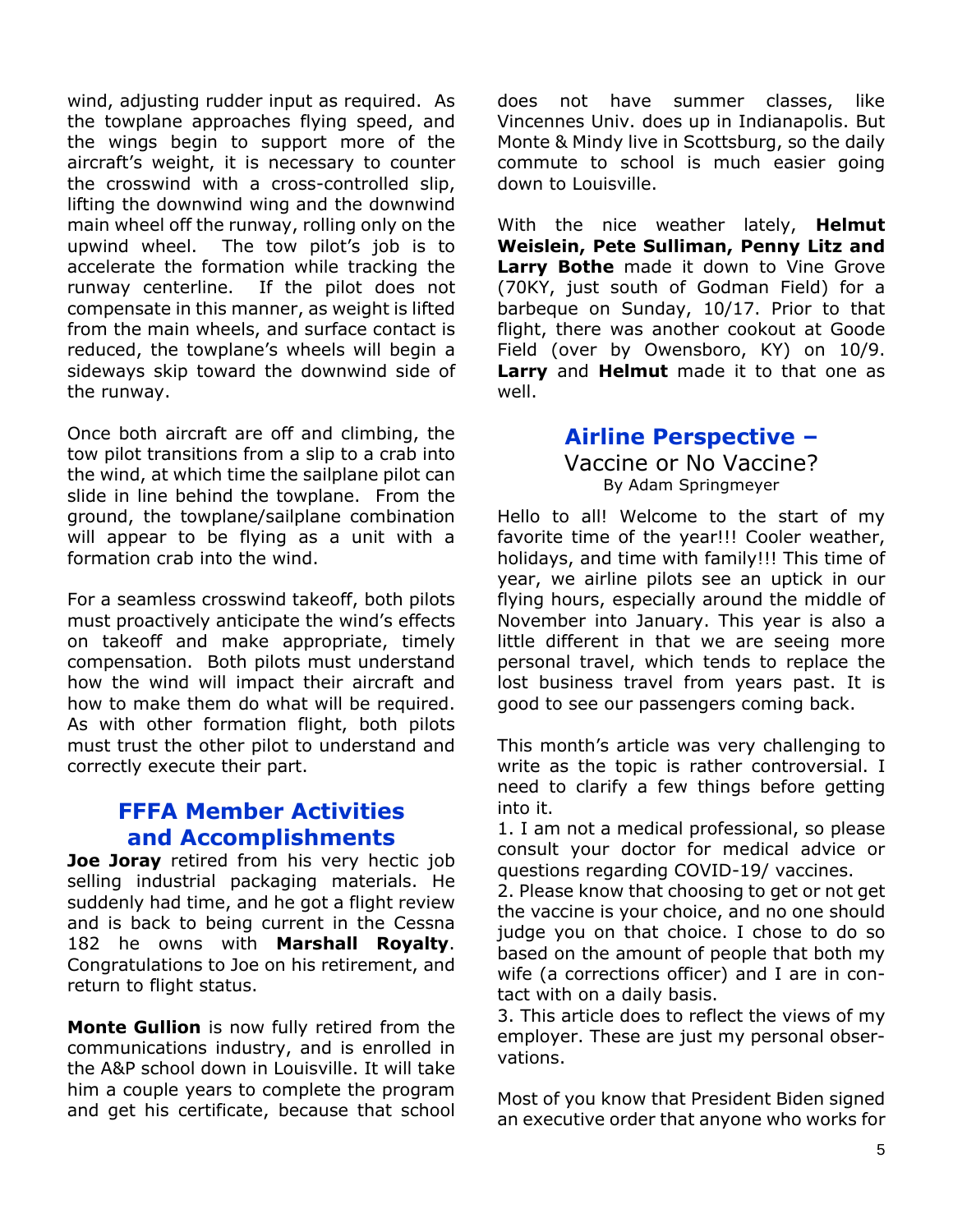a private sector company that has over 100 employees is required to get the COVID-19 vaccine. It expands the previous executive order, which originally only applied to persons who work for a government entity. This has caused some ruffled feathers at several airlines. Prior to the mandate, airlines were going to be exempt from this policy, as the vaccine had side effects that the FAA wanted to monitor before allowing it. Here's how some major airlines have responded.

*United Airlines* – Currently all but about 800 employees (out of 67,000!) have received some type of the COVID-19 vaccine. These 800 people, who do not qualify for any type of medical or religious exemption, are fighting the decision in Federal Court. They were set to lose their jobs at the end of September, but now must wait until the beginning of November to learn their fate. United is saying that if they don't comply with the mandate, they will be on unpaid leave until they get at least one dose of the 2-part vaccine, or the 1 dose vaccine.

*Delta Airlines* – Currently all new hires coming into the airline must have the vaccine prior to starting class, or even be on their campus, in Atlanta, Georgia. Delta's current stance is that if you have the vaccine, great. If you don't, then you can expect to pay an additional \$200 per week in health insurance costs due to the required weekly testing. This of course has many people upset. One person cited, "a smoker will pay less for their insurance if they have the vaccine versus a person that is healthy and not vaccinated!"

*Southwest Airlines* – They have made the news the past 2 weekends for the excessive number of cancelled flights. Pictures have been going around of a pilot in a Southwest uniform saying, "I've been employed for 4 years, have 5 kids, I'm a Navy veteran, and now I'm out of a job." The media has said the Southwest pilots were staging walkout/strike, due to the vaccine mandate. The Southwest Pilot's union has come out with data showing that procedures used by the company, and their failure to upgrade their scheduling software, caused these cancellations. Southwest originally intended to put unvaccinated workers on unpaid leave status. That's changed, and now the employee will be on paid leave status until getting the vaccine.

On October 16th, I was traveling with a friend to recurrent training, and he stated that he was never going to get the vaccine, for personal reasons, and that he was afraid of losing his job due to the mandate. "How can I do that with 2 little kids, and my wife who is a stay-at-home mom?" At the other end of the spectrum, I have flown with a pilot who told me, "I have 3 kids and a wife at home. Not only did I get the vaccine, but I will be wearing a mask at all times, even on the flight deck." Each person has their own opinion, and only time will tell where COVID takes us next. My only hope is that we can get back to living our lives without fear of retribution from this virus.

If you are planning air travel anytime soon, note that a facemask is required for anyone over the age of 2 on any and all airport property, and while on the aircraft. Failure to do so may result in the person being denied boarding (which I have seen happen), civil penalties, or even being arrested. Employees with my airline are required to wear their mask in any public place (hotel lobbies, hotel vans, airports, and aircraft) anytime while in uniform.

Thanks to each and every member for reading these articles, and to the ones who send in requests for different topics. If you have any questions that you would like answered, please email me at [adam.springmeyer@gmail.com.](mailto:adam.springmeyer@gmail.com) Fly Safe, and Blue Skies.

### **Medical Minute –**

Was by Dr. Aaron Frey, MD, 812-524-3333

To your editor's surprise, a couple weeks ago I received a message from Aaron, advising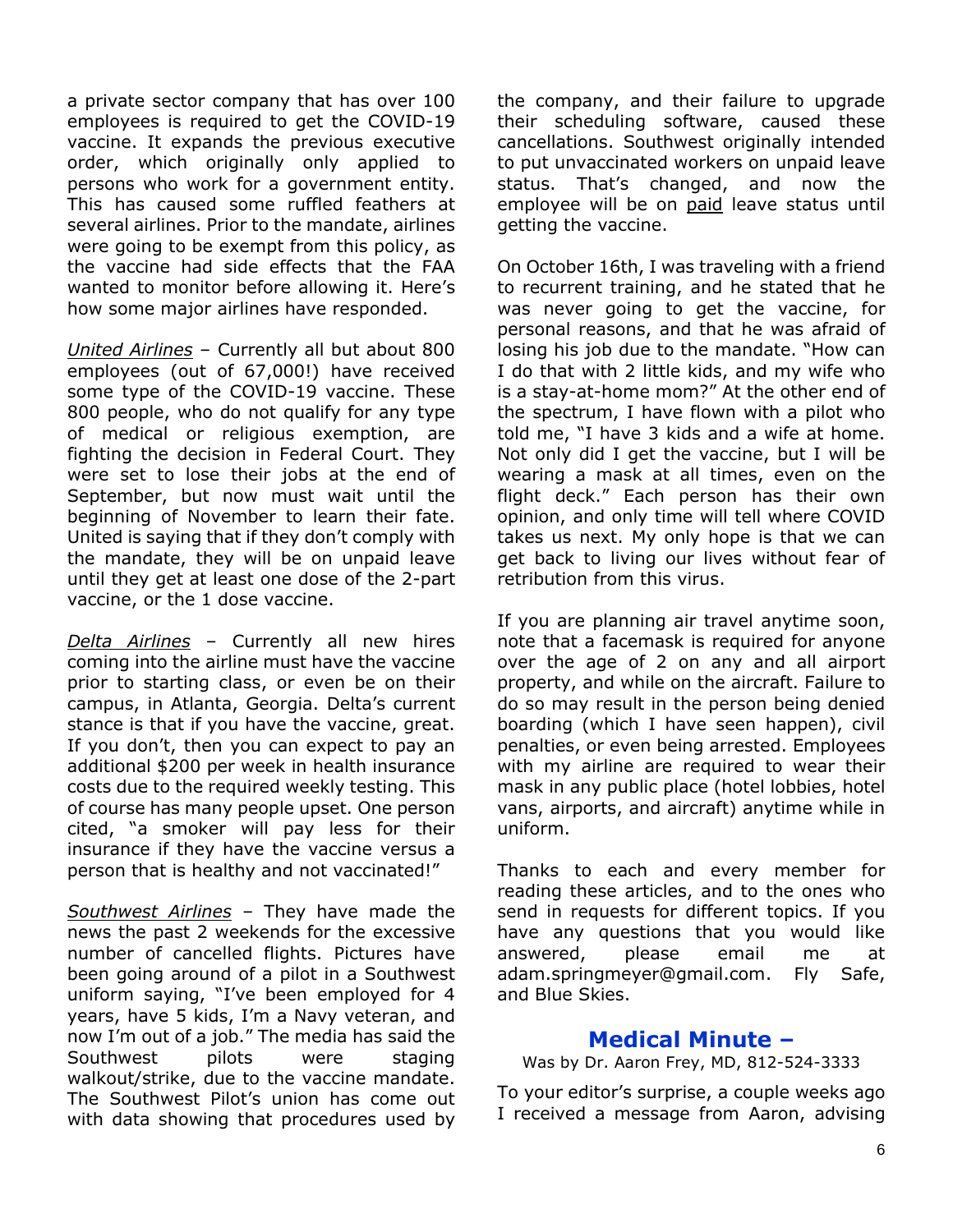that he had resigned his appointment as an FAA Designated Airman Medical Examiner. That being the case, he no longer has the source material for his monthly column, so we won't be hearing from him any longer. This in no way affects Dr. Frey's regular medical practice; he's just no longer doing FAA pilot medical examinations and certification.

Some of you will wonder why he resigned from doing FAA medicals. The reasons are complex, and beyond the scope of this newsletter. But I want to assure you that, like my resignation from being an FAA Designated Pilot Examiner nearly 4 years ago, it was completely voluntary. It was not a resignation under threat of dismissal. Dr. Frey didn't do anything wrong; being an AME just didn't work for him anymore. That's what happened with me being a DPE.

**Seymour Glider Operation Information**

The Louisville Soaring Club would like aircraft flying at SER to know that the gliders almost always operate off runways 14/32. However, that does not mean that the wind favors 14 or 32. The gliders and tow plane use 14/32 because it is convenient to where the gliders are stored. … All the gliders have radios. When approaching the field, especially on weekends, call addressing *Seymour Glider Operations* and ask where the gliders are; they will tell you. It actually works best, when glider operations are in progress, for power planes to use 5 or 23. FMI [www.soarky.org,](http://www.soarky.org/) or call Mike Carlson, President, 502-321-6349.

### **FFFA Officers - Contacts**

**Karen James**, President, 812-498-4482 [Flygirl172@me.com](mailto:Flygirl172@me.com) **Jan Sipes**, Vice President, 812-522-9446

 [sipesj@hotmail.com](mailto:sipesj@hotmail.com) **Brett Hays**, Secretary, 812-528-2186 [brett@bretthays.law](mailto:brett@bretthays.law)

**Larry Bothe**, Treasurer/Membership, 812-521-7400 [LBothe@comcast.net](mailto:LBothe@comcast.net)

**Barty Moffett**, Board, 812-528-0012 [barty@barty.com](mailto:barty@barty.com)

**Tom Hallow**, Board, 812-569-4293 [hallow1950@gmail.com](mailto:hallow1950@gmail.com)

**Zach Grant**, Board, 317-201-4293 [L1011jock@sbcglobal.net](mailto:L1011jock@sbcglobal.net)

## **Local Event Calendar at a Glance**

Nov 11, FFFA meeting, LST 325 presentation, 7PM, at the museum

FFFA December meeting: No Christmas dinner. Maybe we'll skip it entirely. More next month.

Local aviation events are about over for 2021. Here are some important dates for advance planning in 2022:

 Sun 'n Fun 2022 April 5-10 AirVenture 2022 July 25-31

\*\* Two asterisks mean Cliff Robinson will be performing an air show at that event; \*one asterisk means Cliff will be there offering Stearman rides, but no air show. If you want to see world-class aerobatics with no admission charge, attend one of the shows.

### **Association & Meeting Information**

**Freeman Field Flying Association** meets the 2nd Thursday of each month, 7:00 PM, at the Freeman Army Airfield Museum. No meeting in July. Christmas dinner in December. *Join FFFA:* Dues are \$10 per year. Send a check, payable to *FFFA*, to Larry Bothe, 1082 Governors Ln, Seymour, IN 47274-1135. Include e-mail address and phone number. ½ price after the 4<sup>th</sup> of July.

Airport Authority meets the 3rd Monday of each month at 7:15 PM, terminal building conference room. **Freeman Army Airfield Museum** board meets the 3rd Tuesday of each month, 6:00 PM, main museum building, Map Room.

*Freeman Flash* issues going back to 1999 are available if you contact the editor.

## **Sell – Buy**

Have something you want to sell or buy? FFFA members get a free ad. Send an e-mail to [LBothe@comcast.net](mailto:LBothe@comcast.net) to place an ad.

#### **Cherry Hill Aviation**

Aircraft Maintenance & Annual Inspections Tube & fabric work a specialty Aircraft sales, rental & flight instruction **Lance Bartels 812-322-6762**

### **Larry Bothe, Certified Flight Instructor**

Flight Reviews, Insurance Checkouts, Instrument Proficiency, Rusty Pilot refresher training, but no full certificate programs. **812-521-7400**